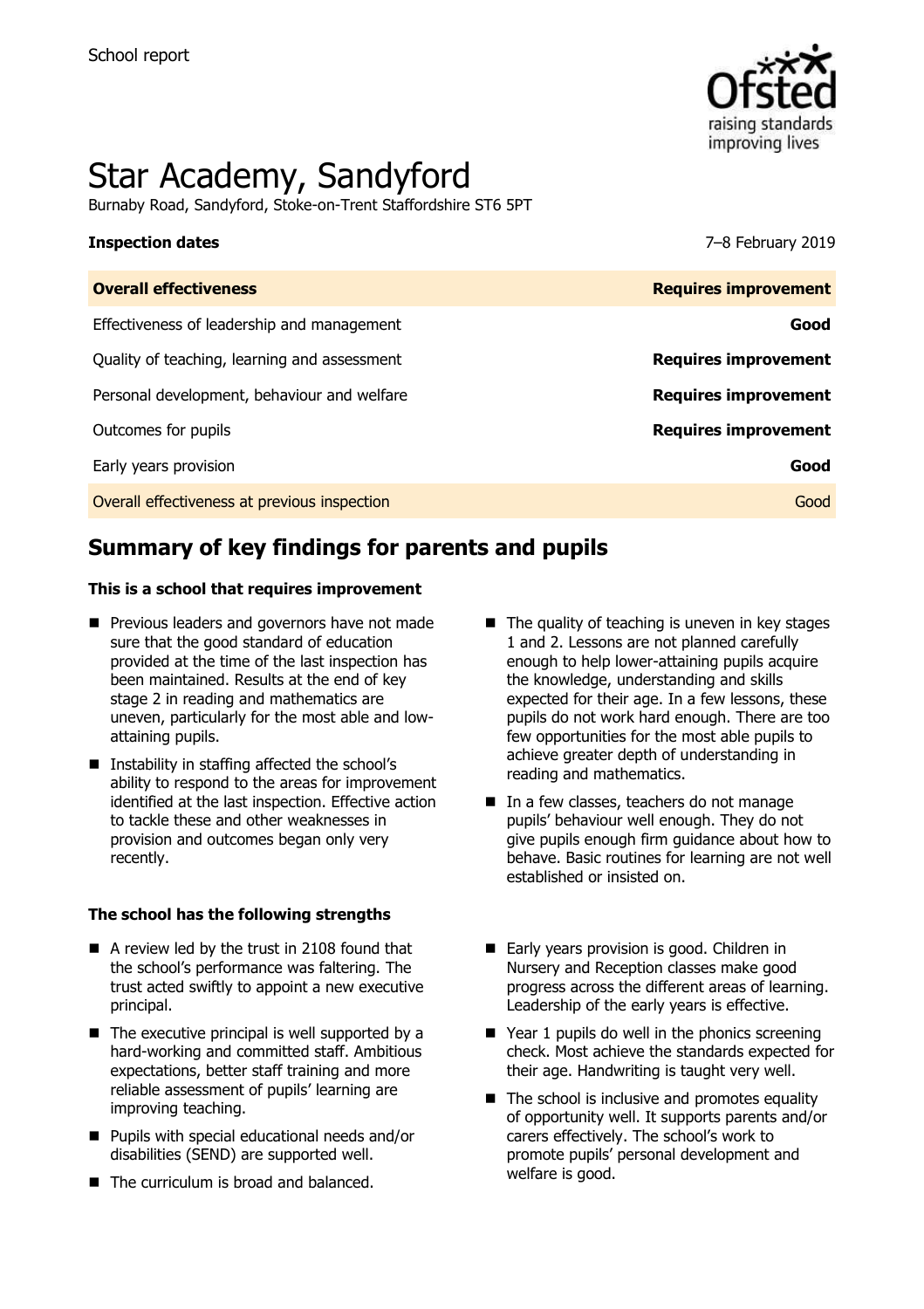

# **Full report**

### **What does the school need to do to improve further?**

- Strengthen the quality of teaching and learning by:
	- providing more opportunities for most-able pupils to achieve greater depth of understanding in reading and in mathematics
	- planning more activities that build up the knowledge, understanding and skills of low-attaining pupils so that more achieve the standards expected for their age.
- **IMPROVE PUPILS' behaviour in a minority of classes by establishing much firmer guidance** and by applying routines for learning more consistently.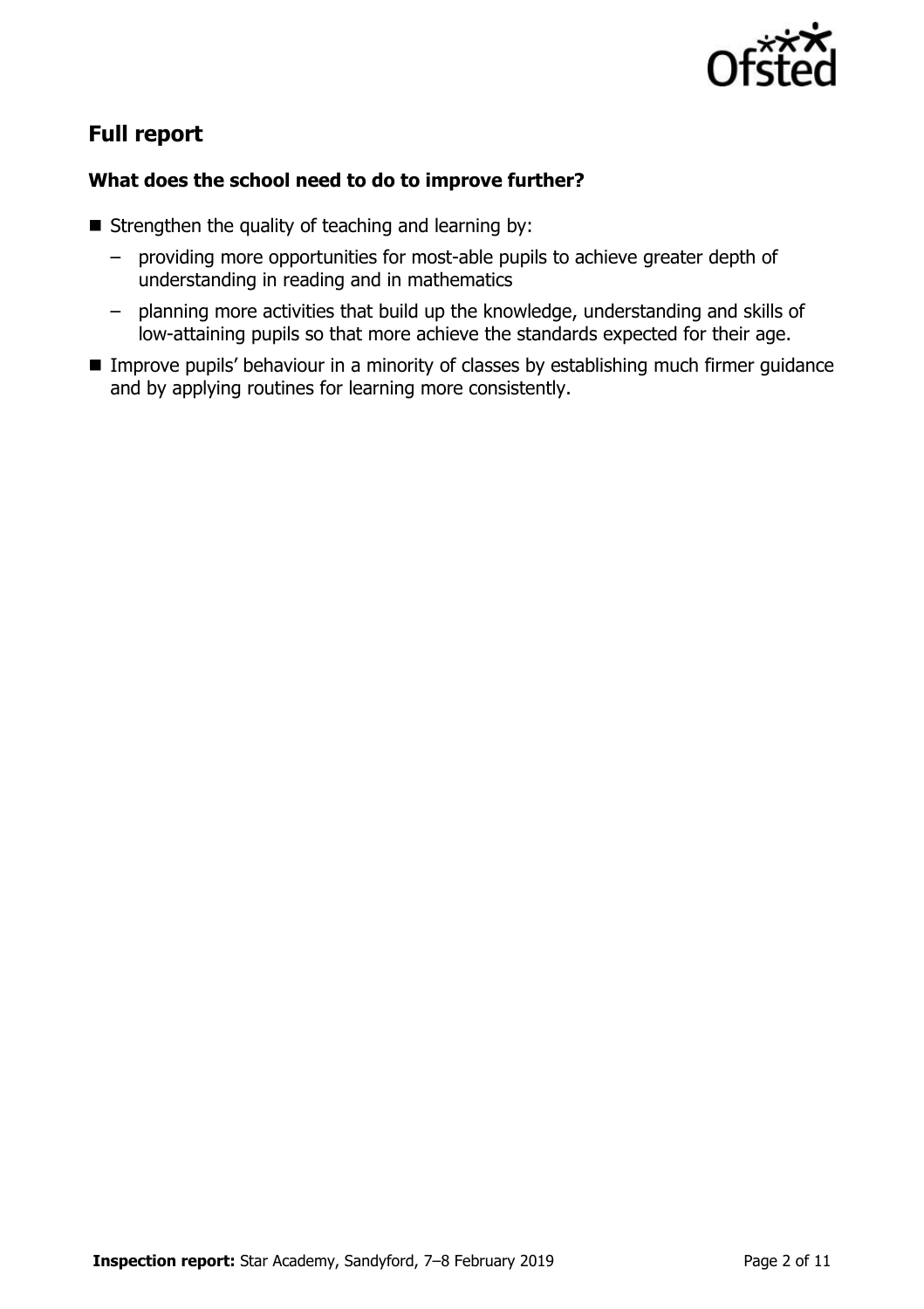

# **Inspection judgements**

#### **Effectiveness of leadership and management Good**

- Leadership at the school is effective. A new executive principal was appointed to lead this school and another local primary school in the trust from 1 September 2018. At the same time, a new local academy council was formed to oversee the work of both schools.
- The appointment of the new executive principal has galvanised the work of the school. Her fierce ambition for all pupils and passion for education are inspiring teachers and other staff to reset their expectations and improve the quality of their work. Some new staff have been appointed, including an experienced academy principal, and staffing in the school is stable.
- Senior leaders, governors and trust officers have a good understanding of the strengths and weaknesses in the school. A review of the school, done by the trust in summer 2018, concluded that most aspects of the school needed significant improvement. Since then, urgent action has been taken to raise expectations across key stage 1 and key stage 2. Targets set for pupils are now more ambitious, teachers have had additional training and assessment is robust and reliable.
- Leaders are now taking effective action to tackle the areas for improvement identified at the last inspection. In addition, they are tackling other weaknesses that have led to uneven outcomes for pupils. A new programme of work to improve reading is strengthening pupils' progress. Teaching of reading is improving, and pupils have access to higher-quality texts. An extensive programme aimed at improving reasoning in mathematics has begun. These changes have been supported by staff, pupils and parents.
- The curriculum is broad and balanced. Pupils focus on reading, writing and mathematics in the morning. In the afternoon, they undertake 'learning challenges' across the different foundation subjects, often supported by educational visits and extra-curricular clubs and activities. For example, pupils are taught Shakespeare as part of a Royal Shakespeare Company initiative, which broadens their experiences and raises their aspirations.
- Additional funding is used well. It helps to provide additional support and intervention for pupils, including by extending opportunities for physical exercise through dance. Pupils with SEND are supported well.
- Social, moral, spiritual and cultural development of pupils is effective. Pupils learn to appreciate the world they live in and respect other cultures and beliefs.
- The trust provides good support and robust challenge to school leaders. It has provided advice on assessment, SEND, pupil premium, leadership and governance. Trust peer reviews of the school helped to identify where improvement was needed.

#### **Governance of the school**

Governance of the school is effective. The local academy council is keen and hardworking. Many of the council members are new to Star Academy. However, they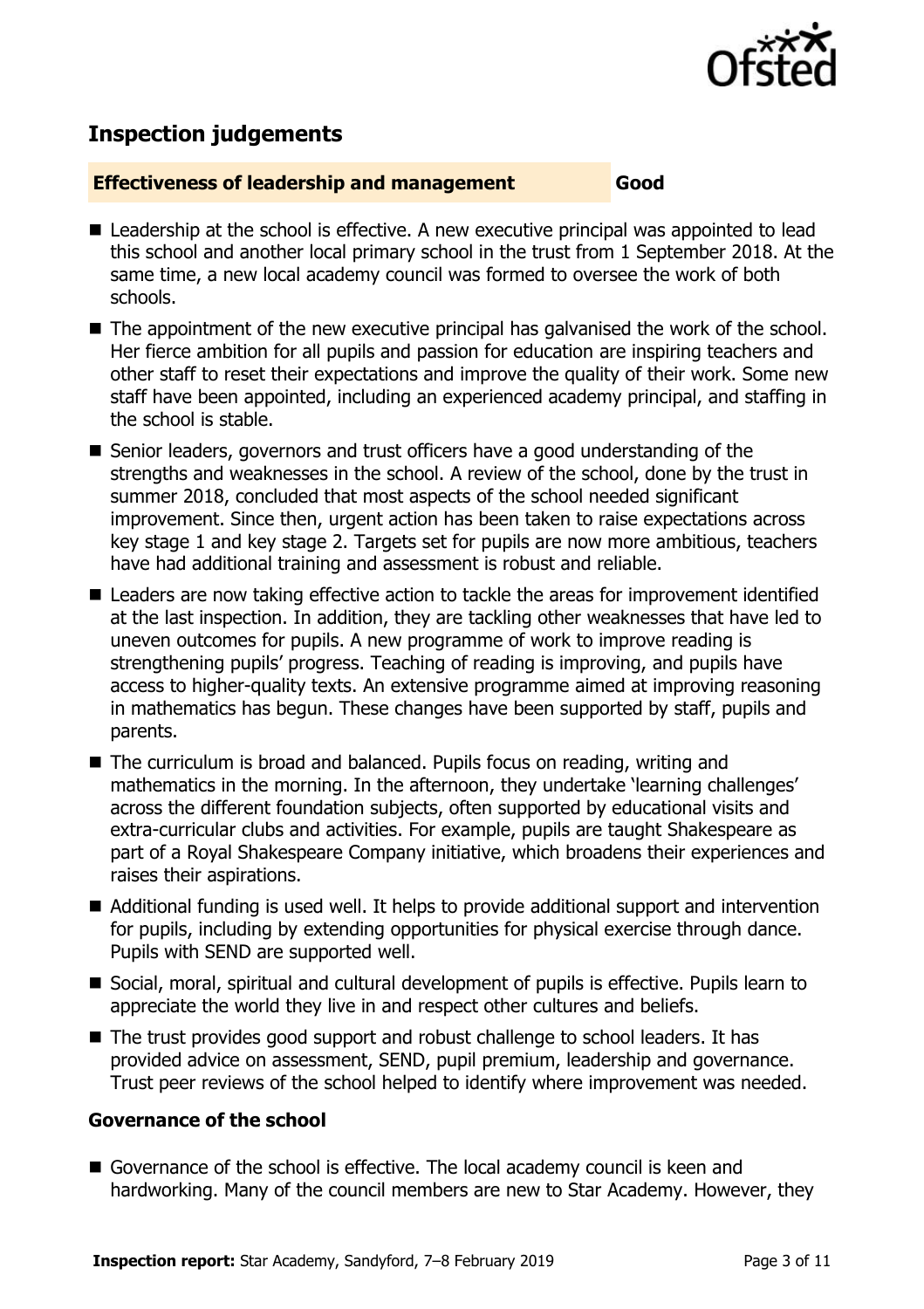

bring relevant skills and qualities to the role, including experience of governance at a neighbouring academy and expertise in child protection and human resources.

- Council members meet regularly and receive regular and robust updates on pupils' progress and the school's performance. This enables them to ask searching questions of school leaders and hold them to account.
- The local academy council's relationship with trustees is productive and clearly defined. Council members value the support the trust gives them. The trust delegates significant responsibility to the council but monitors school performance through a wellorganised reporting system.

### **Safeguarding**

- The arrangements for safeguarding are effective.
- Safeguarding is well led. Pupils' welfare, including safety, is a key priority for the school. Suitable training is given to staff, which helps them to discharge their responsibilities well. Liaison with other agencies is effective and leaders are persistent when following up issues.
- **Pupils are taught how to keep themselves safe, including through regular safeguarding** 'theme weeks'. They learn to look after themselves in an age-appropriate way, including when talking to others, meeting strangers or when using the internet. Attractive displays reinforce these messages around the school.
- Leaders ensure that any risks to pupils, including when going on educational visits, are properly evaluated. Records of bullying and unkind behaviour are kept meticulously. Although a few pupils say there is some bullying, it is treated seriously and dealt with appropriately.
- $\blacksquare$  Staff have received training to ensure that they are able to protect pupils from radicalisation and extremism. Safeguarding procedures and policies are fit for purpose and records are detailed and of high quality.

#### **Quality of teaching, learning and assessment France Requires improvement**

- $\blacksquare$  The quality of teaching and learning is uneven. Although much teaching is very effective, learning activities in some lessons fail to support pupils in achieving well.
- In these instances, lessons are not planned carefully enough to ensure that pupils are supported and extended, given their starting points. For example, not all teachers show pupils what is expected of them, how they might approach a task or how they can access help when they are stuck. As a result, pupils are not given the consistent help they require to build the knowledge, understanding and skills needed to tackle more difficult tasks.
- Where teaching is weaker, lower-attaining pupils do not achieve the standards expected for their age and most-able pupils do not exceed the standards quickly enough. In a few lessons, particularly at key stage 2, teachers do not give pupils enough guidance about their behaviour. On occasions, this leads to lower-attaining pupils being unnecessarily disruptive. In the poorest examples, it leads to these pupils doing little work.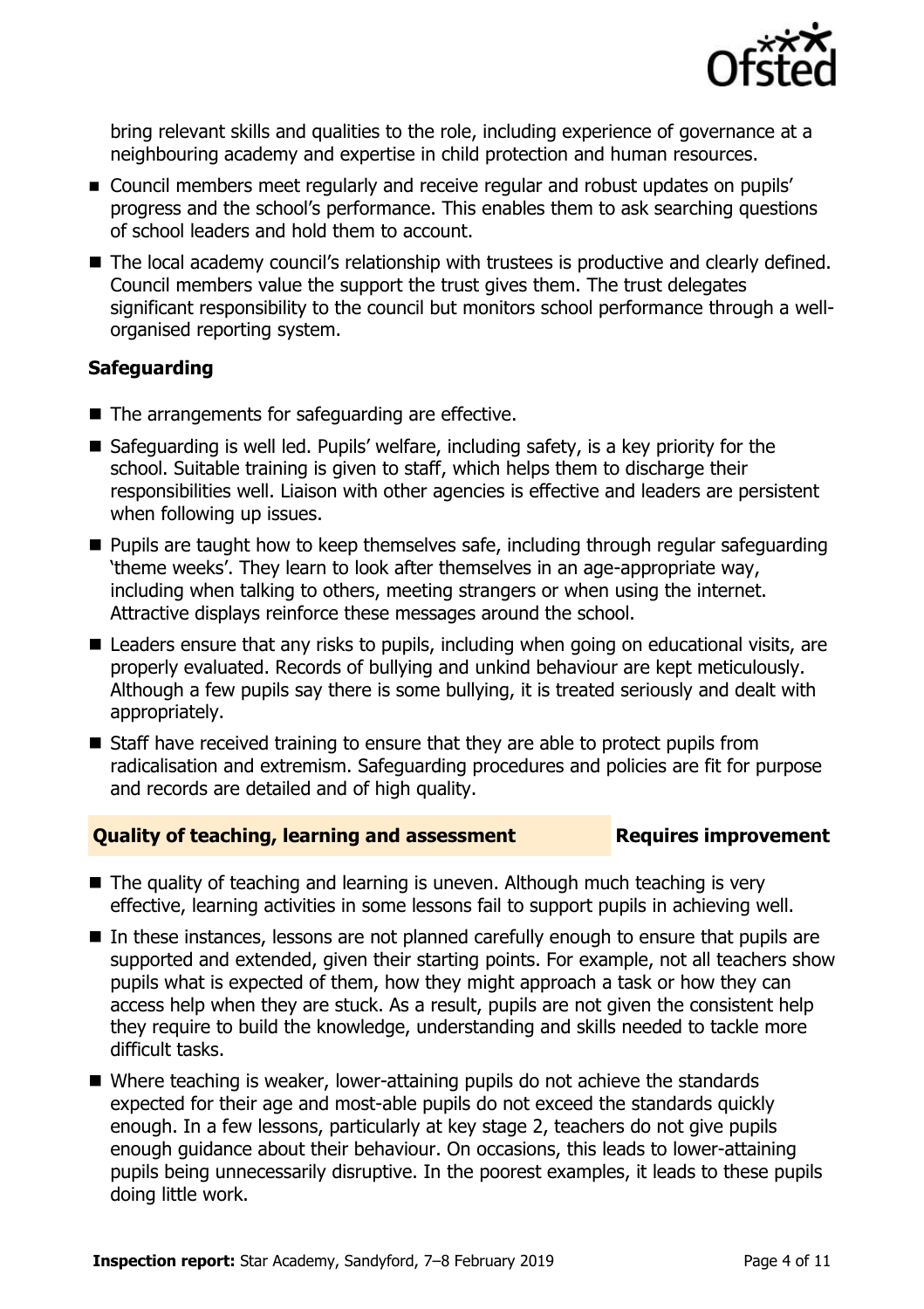

- More broadly, not all teachers routinely insist on a common set of behaviour standards, for example when listening on the carpet or asking questions. As a result, pupils do not move quietly and quickly from one activity to another. The lack of well-established routines for learning leads to some unsettled behaviour and unnecessary distraction. In a few lessons, additional adults do little more than help to manage behaviour.
- **Pupils make most progress in those classes where teachers plan effectively and build** on pupils' previous learning. In such instances, teachers anticipate how pupils might respond and where they might struggle. They support and extend pupils' learning by asking searching follow-up questions. They organise the work of additional adults well and ensure that pupils are given specific help at particular times.
- Leaders are aware of these issues, including the need to review the work of additional adults, and are tackling them with urgency. They have set higher expectations for teachers and pupils. New academic targets have been introduced for pupils and more regular and thorough checks are being made on pupils' progress.
- Teachers are working hard to improve their teaching. In nearly all instances, relationships between staff and pupils are very positive. Teachers know the pupils well and share senior leaders' ambition for them. Teachers have a sound grasp of the subjects they are teaching. Teachers make very good use of the themes identified as part of the curriculum and plan work, including educational visits, around them.
- Subject leaders for English and mathematics are strengthening the curriculum to improve the teaching of reading and extend pupils' reasoning skills in mathematics. They are introducing more training for teachers and providing greater support for planning work for pupils. While still being developed, these initiatives are leading to better teaching and stronger progress.
- $\blacksquare$  Handwriting is taught very well across the school, particularly in key stage 1. Pupils are helped to make secure progress and use uniform letters to produce clear and joined-up handwriting.
- Teaching promotes equality of opportunity effectively. Teachers often ask questions, and foster thinking, about the different choices that pupils will have over their lives. They are careful not to limit pupils' ambitions.
- Teachers and their assistants cater well for the physical and emotional needs of pupils in their classes. Pupils with SEND, and those who speak English as an additional language, benefit from carefully organised interventions, which help them make good progress.

### **Personal development, behaviour and welfare Fig. 2.1 Requires improvement**

### **Personal development and welfare**

- The school's work to promote pupils' personal development and welfare is good.
- A caring ethos pervades the school. All staff are committed to the pupils' welfare. The school is a caring community, which involves parents and carers well. Pupils enjoy learning about the need for compassion and respect for others, including by working with the Dalai Lama Institute.
- The breakfast club provides a good start to the day for many pupils. It is followed by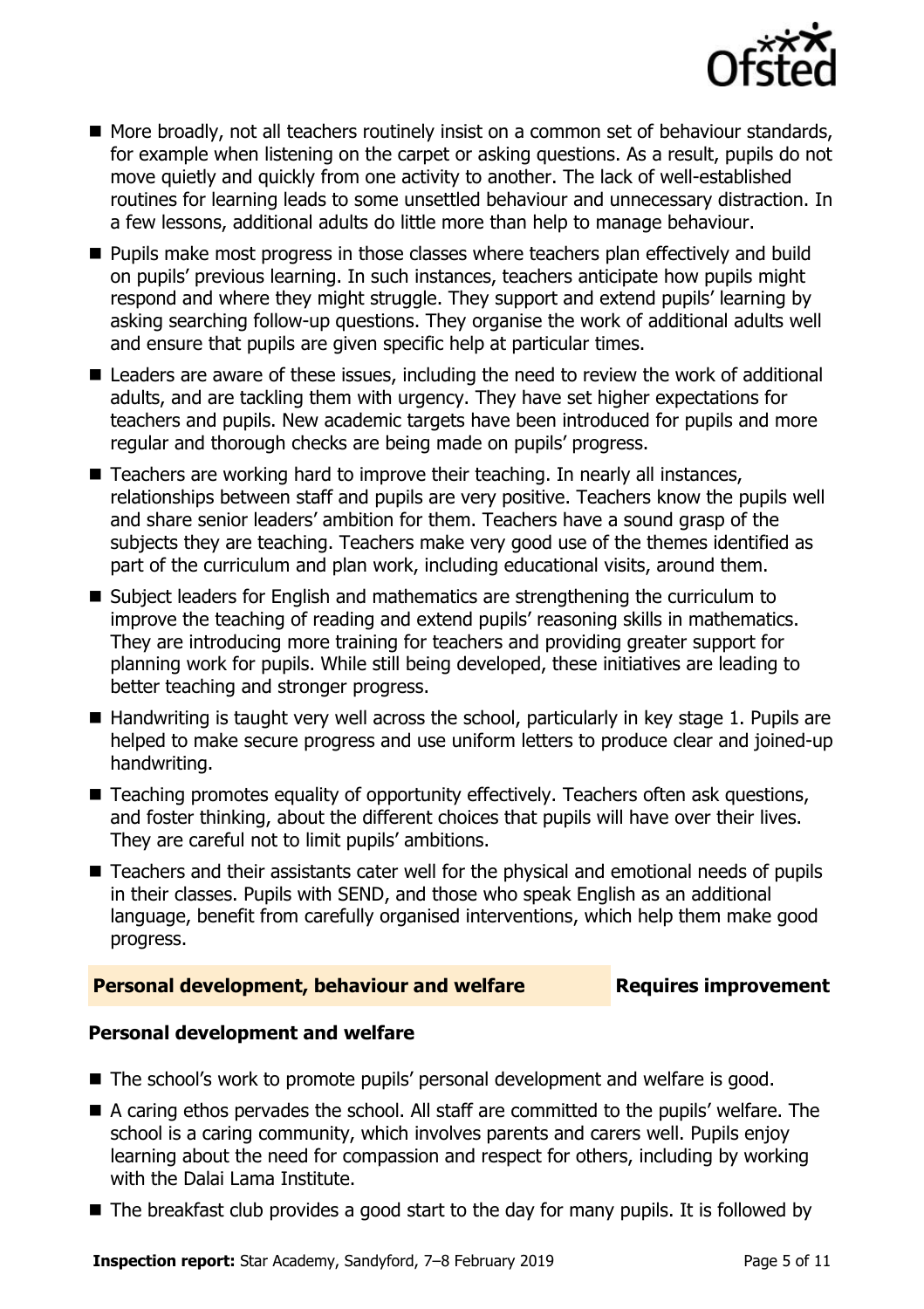

welcoming and structured registration time, which includes an opportunity for pupils to read and begin to learn. Teachers and other staff know pupils well and are alert to their needs and any difficulties they may be facing. Where required, staff are swift to refer pupils and/or their parents and carers to other agencies for support.

- **Pupils have ample opportunities to assume responsibility, including as 'learning leaders'** and school 'ambassadors'. Pupils learn to care for themselves, including by eating healthily, and show a good understanding of the difficulties faced by disadvantaged members of the community. The reading scheme helps to extend pupils' awareness of different cultures. Pupils are taught about many of the issues facing Britain today and what it means to be good citizen.
- **Pupils grow in confidence during their time in school. Most talk to visitors and other** adults with assurance and enthusiasm. For example, older pupils recently led a discussion with teachers from local secondary schools about the work they are doing on Shakespeare. Pupils are proud of their school. By the time they are in Year 6, most pupils have developed into confident learners, ready for secondary school.

#### **Behaviour**

- The behaviour of pupils requires improvement. Most pupils are polite, attentive and hardworking in the majority of classes. Where learning routines are well established, and insisted on, behaviour is often excellent. However, pupils' behaviour requires improvement in too many other classes.
- In such instances, pupils are not given firm enough guidance on how to behave, and inappropriate behaviour is challenged either too late or ineffectively. The lack of a commonly applied set of routines across the school makes it unnecessarily difficult for pupils to acquire good behavioural and learning habits in classrooms. A few parents expressed concern about pupils' behaviour.
- **Pupils usually behave well when they are supervised outside of class, including at** breaktimes and lunchtimes. Pupils are very supportive of the reward system, which encourages good behaviour.
- Most pupils attend school regularly. A small number of pupils have irregular or poor attendance. The school works effectively with many of these pupils and their families to improve attendance.

### **Outcomes for pupils Requires improvement**

- National test results at the end of key stage 2 show that pupils do not do as well as they should. In reading, Year 6 pupils did poorly in the 2018 tests. Over the past three years, too few pupils have achieved good enough test results in reading, writing and mathematics.
- Current Year 4 and Year 6 pupils are doing well. They are making good progress in filling gaps in their reading for understanding and reasoning skills in mathematics. However, these gaps are still evident in much of the work being done by other pupils in the school, including some pupils at key stage 1.
- The proportion of pupils achieving greater depth in reading, writing and mathematics in key stage 2 is increasing. However, it still requires further improvement. Not all lessons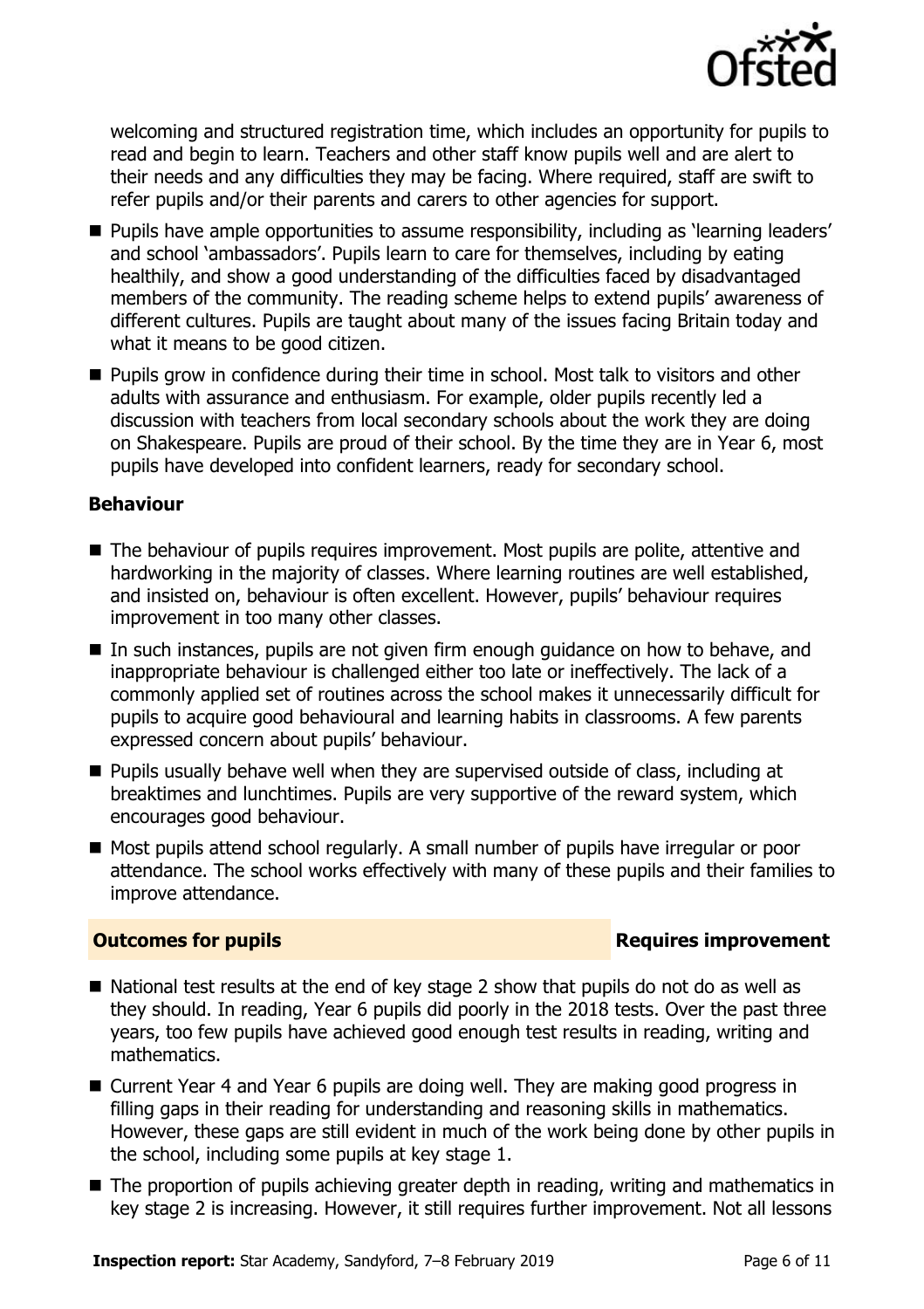

are planned carefully enough to help the most able pupils exceed age-related expectations.

- **Pupils do well in the Year 1 phonics screening check. They usually achieve the** standards expected for their age. Pupils are encouraged to read regularly and widely as they move through the school. As a result, most pupils develop suitable levels of fluency appropriate for their age. They make plausible attempts to decipher and pronounce unfamiliar words. However, many pupils in key stage 1 and key stage 2 still struggle to infer meaning from, or understand, what they have read.
- In mathematics, pupils are usually confident when handling numbers and doing basic operations. They recall number facts well and can use these to tackle familiar problems. However, too few pupils have well-developed reasoning skills and they struggle to apply their mathematical knowledge in more unfamiliar contexts.
- **Pupils achieve similar outcomes in the foundation subjects as they do in English and** mathematics. While most pupils achieve the standard expected for their age, many lower-attaining pupils and the most able pupils could achieve more.
- **Pupils with SEND benefit from well-taught interventions. They receive specific support** that helps them make at least reasonable progress from their starting points. Disadvantaged pupils usually make progress in line with other pupils.
- Children in the Nursery and Reception classes make good progress across the different areas of learning.

#### **Early years provision Good Good**

- Most children join the Nursery and Reception classes with skills and knowledge below those typical for their age. Their language and communication skills are typically the weakest aspects of their development. Effective teaching and excellent care help children to make good progress in all areas of learning. As a result, children leave the early years foundation stage ready for Year 1. By the time they leave Reception, most children are working at, or near to, what is expected for their age.
- **E** Leadership of the early years is effective. Since the last inspection, the good quality of education and care has been maintained. All welfare requirements are met, and safeguarding is effective. Children with SEND are supported well and make good progress, including those who have an education, health and care plan. The early years provision is inclusive and promotes equality of opportunity well. Additional funding is used to support children well.
- $\blacksquare$  Early years staff liaise closely with parents and/or carers, including by arranging a series of 'stay and play' days, which help children to grow in confidence and settle in quickly. Staff communicate regularly with parents and act without delay if any concerns arise. Effective relationships with external agencies help to ensure that children and families receive additional or external help when required.
- Children's well-being is a major priority for staff and all welfare requirements are met. Staff in the early years treat children very well. They build very good relationships with children and this helps nurture their development.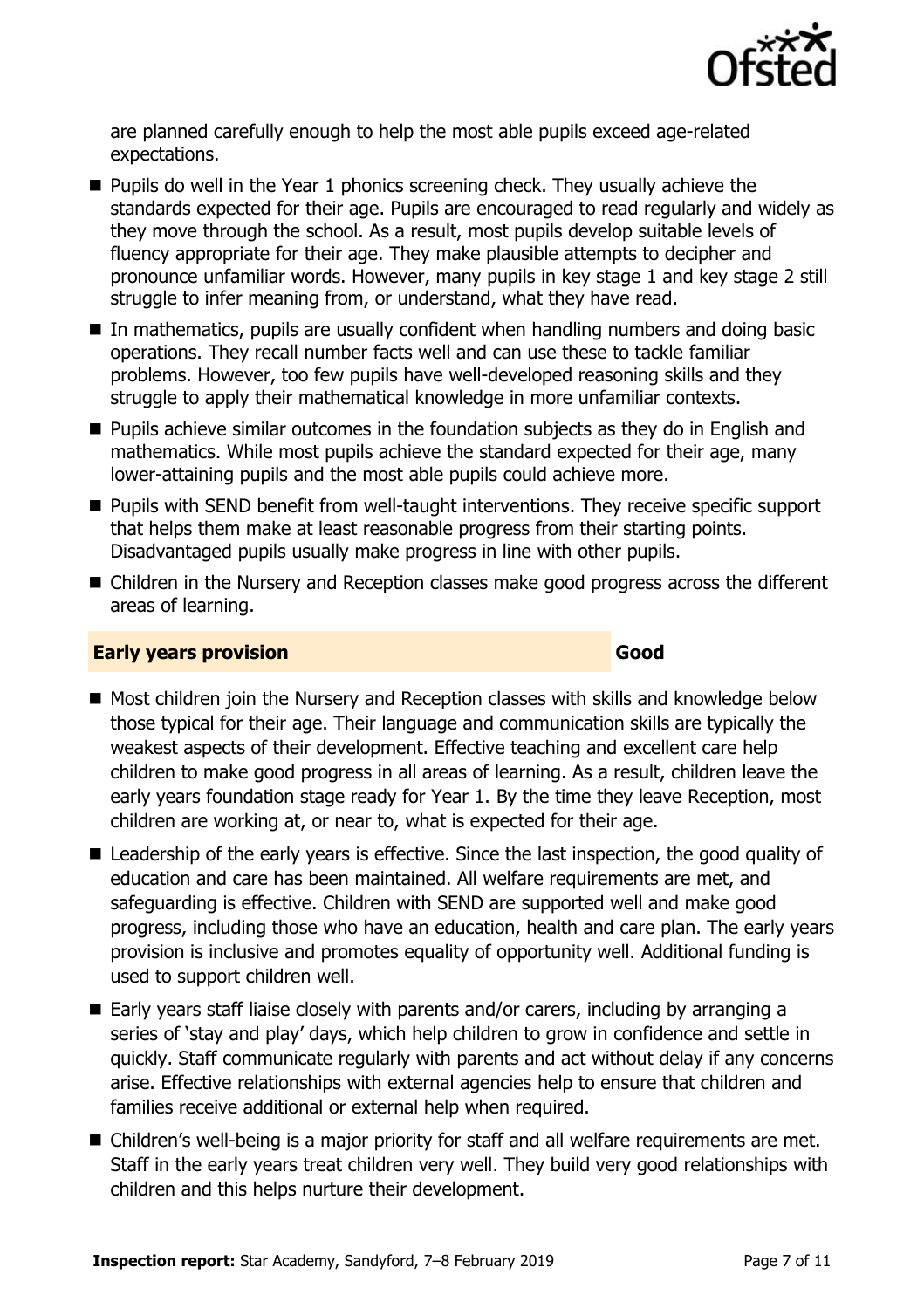

- Well-organised indoor and outdoor activities help children to engage across all areas of learning. Children take part in a variety of thoughtful and stimulating activities, which are either led by a teacher, supervised by another adult, or initiated by children.
- An array of artefacts and equipment, including much that is recycled from elsewhere, supports children in exploring their surroundings, practising skills and developing their understanding. Some of this equipment, particularly in the large and imaginative outdoor play area, needs refreshing. In a few instances, staff do not exploit opportunities to ask pertinent questions, or provide enough complex resources, to stretch and challenge the most able children.
- Children behave very well in Nursery and Reception classes. Routines for sitting, listening and moving around are firmly established. Children take turns and are kind to one another. Adults work hard to help children understand what good behaviour is. This helps to ensure that the learning environment is calm, friendly, safe and productive.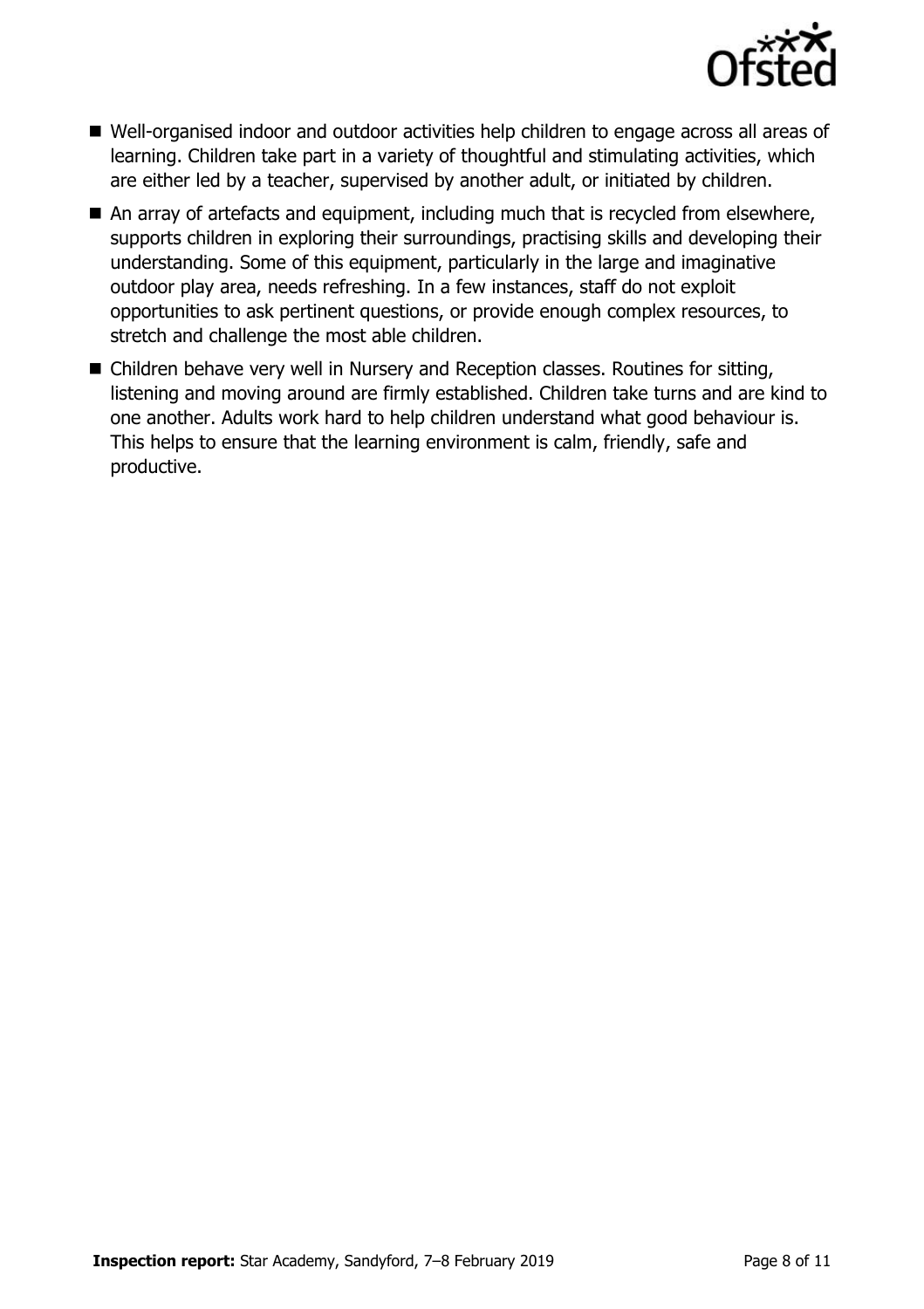

# **School details**

| Unique reference number | 139226         |
|-------------------------|----------------|
| Local authority         | Stoke-on-Trent |
| Inspection number       | 10086923       |

This inspection of the school was carried out under section 5 of the Education Act 2005.

| Type of school                      | Primary                              |
|-------------------------------------|--------------------------------------|
| School category                     | Academy sponsor-led                  |
| Age range of pupils                 | 3 to 11                              |
| <b>Gender of pupils</b>             | Mixed                                |
| Number of pupils on the school roll | 225                                  |
| Appropriate authority               | Board of trustees                    |
| Chair                               | Miss Sue Finney                      |
| <b>Executive Principal</b>          | Mrs Bobbie Caisley                   |
| Telephone number                    | 01782 235055                         |
| Website                             | www.staracademy.attrust.org.uk/      |
| <b>Email address</b>                | principal@staracademy.attrust.org.uk |
| Date of previous inspection         | 14-15 January 2015                   |

### **Information about this school**

- This school is smaller than the average-sized primary school.
- Most children start school in the early years in the Nursery class and attend full time from age three.
- Most pupils are White British. The number of pupils who speak English as an additional language is growing. The proportion of pupils who are Traveller of Irish heritage, Gypsy or Roma backgrounds is very high compared to the national average.
- The proportion of pupils with SEND is average. The proportion of disadvantaged pupils is well above average.
- The school is part of the Academy Transformation Trust. It shares an executive principal with a neighbouring school in the same trust.
- A local academy council oversees the work of the school on behalf of trustees of the Academy Transformation Trust.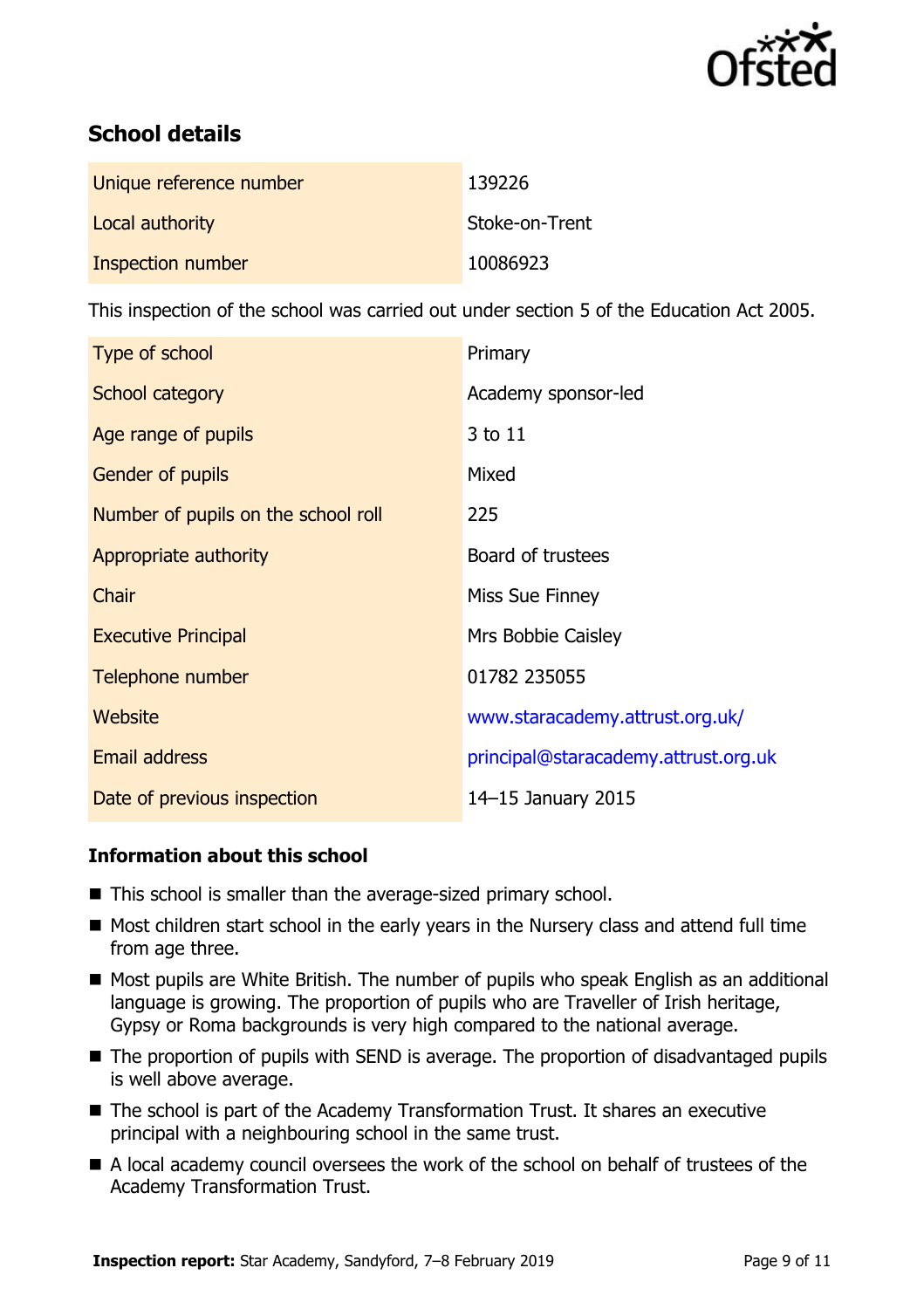

## **Information about this inspection**

- Inspectors visited lessons and observed pupils' learning and behaviour in classrooms. They observed pupils at breaktimes and lunchtimes.
- Inspectors evaluated the quality of work in a sample of pupils' books. They listened to pupils read and spoke with pupils about the quality of work done in lessons.
- $\blacksquare$  The school provided inspectors with a wide range of key documents, including information about safeguarding, governance and pupils' progress in learning. These documents were considered by inspectors.
- **Inspectors met with pupils, staff, senior leaders, local academy council governors and a** representative of the Academy Transformation Trust. Inspectors also spoke with the chair of the board of trustees.
- Inspectors took account of the 25 responses to the Ofsted online questionnaire, Parent View, including 16 written comments. Inspectors also considered the 20 responses to Ofsted's staff questionnaire.

#### **Inspection team**

Mike Cladingbowl, lead inspector **Ofsted Inspector** 

Graeme Rudland **Canadian Construction Construction** Ofsted Inspector